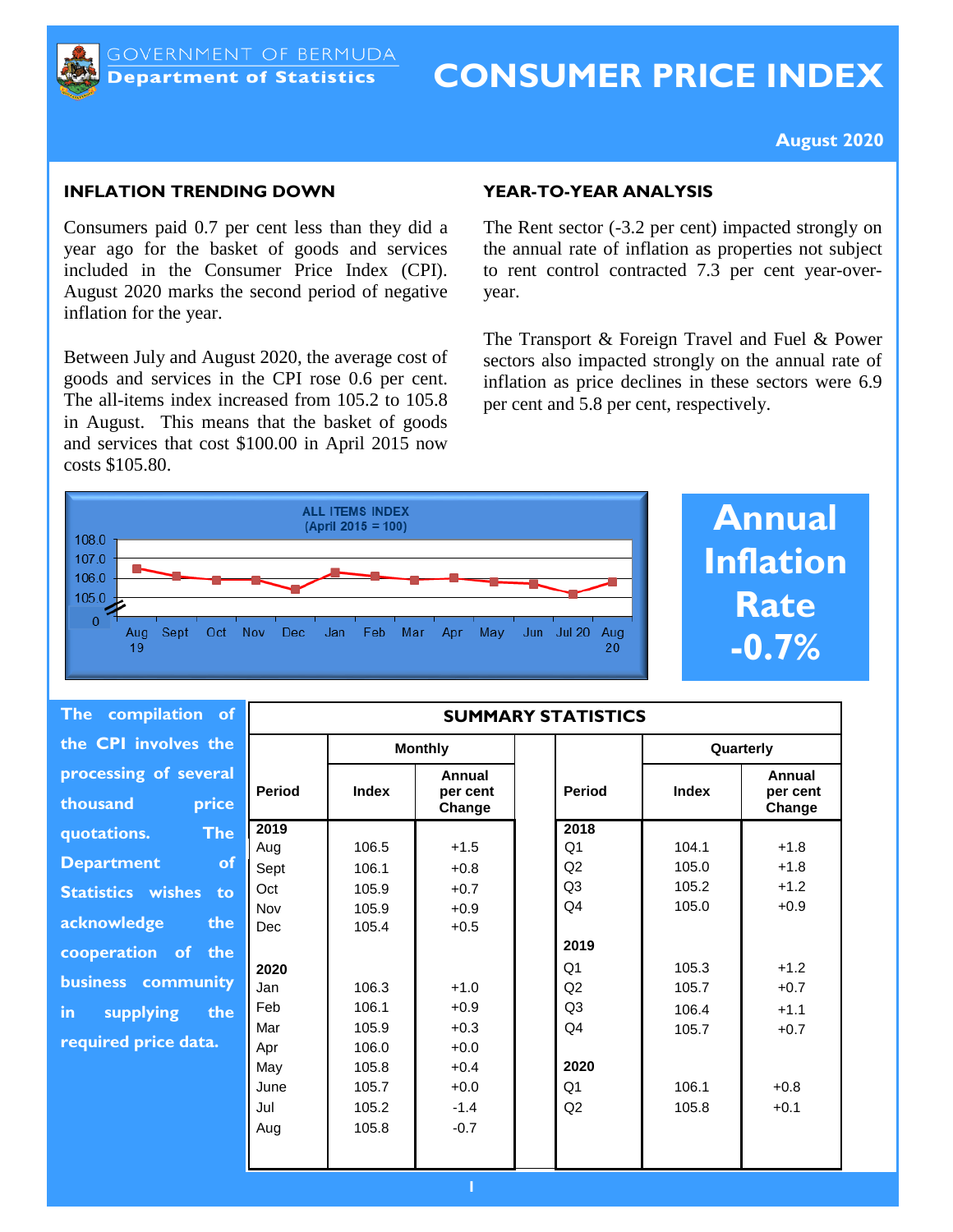## **MONTH-TO-MONTH ANALYSIS**

#### **Health & Personal Care**

The average cost of health insurance premiums and self-prescribed medicines and household medical supplies rose 1.1 per cent and 0.4 per cent, respectively. The Health & Personal Care sector increased 0.8 per cent for the month.

## **Education, Recreation, Entertainment & Reading**

The Education, Recreation, Entertainment & Reading was up 1.7 per cent in August. Price increases were reported in the average cost of the local newspaper (+33.3 per cent) and personal computers and laptops (+4.5 per cent).

#### **Rent**

The Rent sector climbed 0.3 per cent for the month as the average cost of properties not subject to rent control and properties subject to rent control rose 0.6 per cent and 0.1 per cent, respectively.

#### **Food**

The Food sector increased 0.5 per cent in August. The average cost of prepared meals climbed 1.4 per cent.

## **Tobacco & Liquor**

The Tobacco & Liquor sector edged up 0.3 per cent for the month. The average cost of beer rose 0.7 per cent, followed by price increases in spirits and wines, 0.5 per cent and 0.2 per cent, respectively.

# **Transport & Foreign Travel**

The Transport & Foreign Travel sector moved up 0.2 per cent in August. The average price of overseas airfares and automobiles rose 5.5 per cent and 1.1 per cent, respectively.



# **Household Goods, Services & Supplies**

The Household Goods, Services & Supplies sector rose 0.1 per cent. The average price of cellular phones was up 6.3 per cent.

#### **Clothing & Footwear**

The Clothing & Footwear sector reported no price movement for the month.

## **Fuel & Power**

The Fuel & Power sector was unchanged.

## **COMPUTING PRICE INCREASES**

The Department of Statistics receives calls daily requesting the rate of inflation over specific periods of time. The following calculations are provided to guide users as to how to compute rates of price increases. The monthly index numbers can be obtained from our website: [https://www.gov.bm/department/statistics.](https://www.gov.bm/department/statistics) 

#### **A) Month-to-Month Price Change**

The price change between November and October, 2015 is calculated as Follows:

 $- \times 100$ Oct 15 index  $=\frac{\text{Nov }15 \text{ index } - \text{Oct }15 \text{ index}}{8 \text{ rad/s } + 1.5 \text{ index}} \times$ 

 $\frac{100.5 - 100.6}{100.5} \times 100$ 100.6  $= -$ 

$$
=-0.1\%
$$

#### **B) Year-to-Year Price Change**

The price change between December 2015 and December, 2014 is calculated as follows:

$$
= \frac{\text{Dec 15 index} - \text{Dec 14 index}}{\text{Dec 14 index}} \times 100
$$

$$
=\frac{100.5-98.7}{98.7}\times100
$$

 $=1.8%$ 

#### **C ) Particular Period Price Change**

The price change between April 2014 and January, 2016 is calculated as follows:

$$
= \frac{\text{Jan 16 index } - \text{Apr 14 index}}{\text{Apr 14 index}} \times 100
$$

$$
=\frac{100.3-98.3}{98.3}\times100
$$

 $= 2.0\%$ 

**2**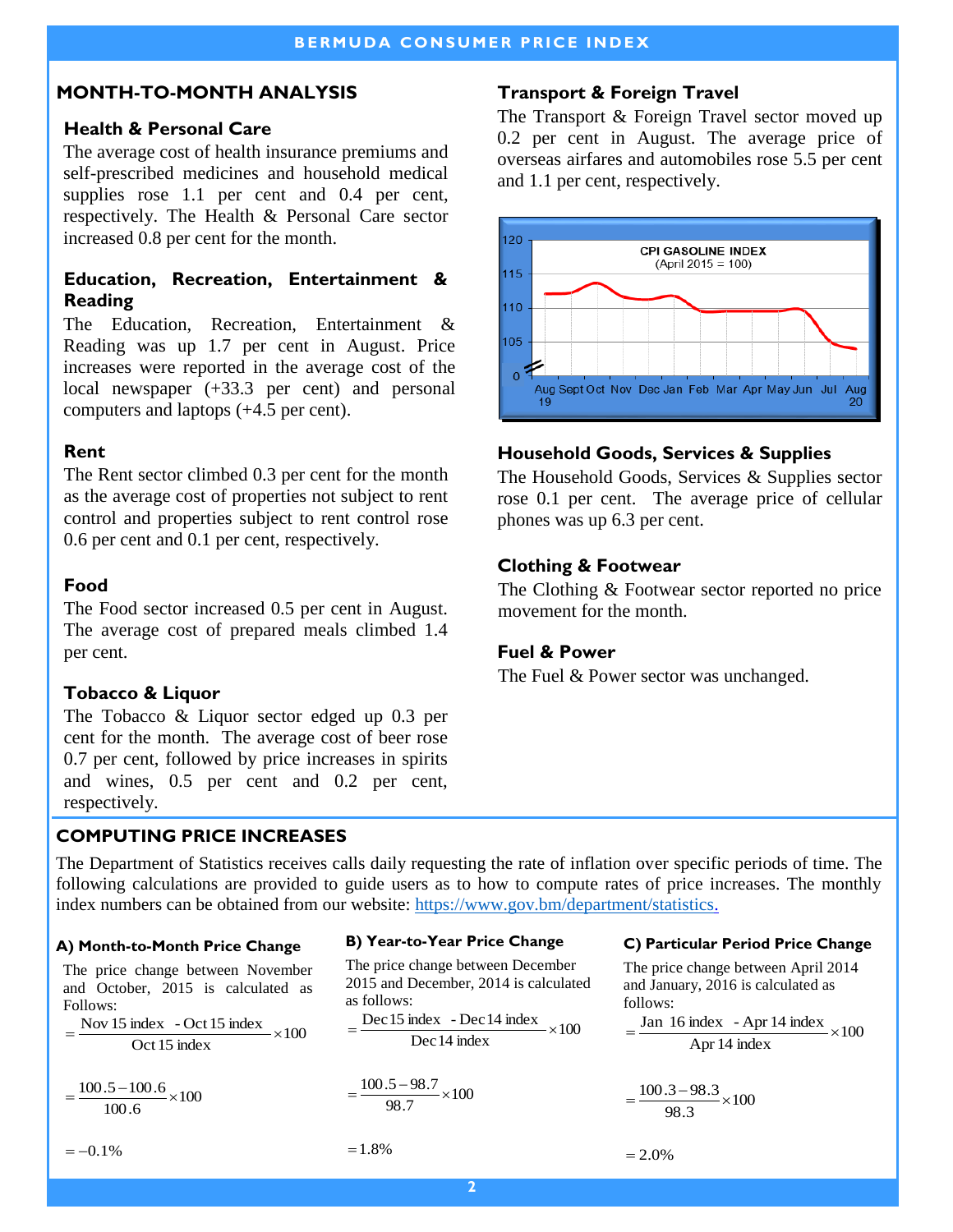#### **APRIL 2015 = 100**

|                              |                                      |                                      |                                      | Clothing                             | <b>Tobacco</b>                       | Fuel                                 | Household<br>Goods,                  |                                      | Education,<br>Transport Recreation,  | Health &                             |  |
|------------------------------|--------------------------------------|--------------------------------------|--------------------------------------|--------------------------------------|--------------------------------------|--------------------------------------|--------------------------------------|--------------------------------------|--------------------------------------|--------------------------------------|--|
|                              | <b>All Items</b>                     | Food                                 | Rent                                 | &<br><b>Footwear</b>                 | &<br>Liquor                          | &<br>Power                           | Services &<br><b>Supplies</b>        | & Foreign<br><b>Travel</b>           | Entertain.<br>& Reading              | Personal<br>Care                     |  |
| 2013<br><b>WEIGHT</b>        | 1000                                 | 115                                  | 267                                  | 25                                   | 31                                   | 39                                   | 116                                  | 130                                  | 147                                  | 130                                  |  |
|                              | <b>ANNUAL AVERAGE (per cent)</b>     |                                      |                                      |                                      |                                      |                                      |                                      |                                      |                                      |                                      |  |
| 2015<br>2016<br>2017<br>2018 | $+1.5$<br>$+1.5$<br>$+1.9$<br>$+1.4$ | $+2.7$<br>$+1.9$<br>$+2.2$<br>$+2.1$ | $+0.6$<br>$+1.0$<br>$+0.1$<br>$+0.2$ | $+1.3$<br>$+0.4$<br>$+1.5$<br>$+1.5$ | $+1.2$<br>$+5.1$<br>$+7.8$<br>$+4.3$ | $-8.9$<br>$-3.3$<br>$+7.8$<br>$+5.8$ | $+2.1$<br>$+1.6$<br>$+0.5$<br>$-0.2$ | $-1.3$<br>$-2.2$<br>$+3.6$<br>$+0.3$ | $+0.9$<br>$+3.3$<br>$+2.0$<br>$+2.1$ | $+7.8$<br>$+4.5$<br>$+1.3$<br>$+3.1$ |  |
| 2019                         | $+1.0$                               | $+2.7$                               | $+0.9$                               | $+1.9$                               | $+3.8$                               | $+1.1$                               | Nil                                  | $-3.0$                               | $+0.4$                               | $+3.4$                               |  |
| <b>MONTHLY</b> (per cent)    |                                      |                                      |                                      |                                      |                                      |                                      |                                      |                                      |                                      |                                      |  |
| 2018                         |                                      |                                      |                                      |                                      |                                      |                                      |                                      |                                      |                                      |                                      |  |
| May                          | $+0.2$                               | $+1.0$                               | Nil                                  | Nil                                  | $+0.2$                               | $+3.8$                               | Nil                                  | $-1.2$                               | $+0.4$                               | Nil                                  |  |
| Jun                          | $-0.1$                               | $+0.2$                               | Nil                                  | Nil                                  | $+0.8$                               | $+1.4$                               | Nil                                  | $-1.8$                               | $-0.1$                               | Nil                                  |  |
| Jul                          | $+0.4$                               | $+0.1$                               | Nil                                  | $+2.5$                               | Nil                                  | $+3.9$                               | $-0.1$                               | $+1.5$                               | $-0.1$                               | Nil                                  |  |
| Aug                          | $-0.5$                               | $-0.3$                               | $-0.4$                               | Nil                                  | $+0.2$                               | $-1.4$                               | $+0.2$                               | $-2.3$                               | $-0.1$                               | Nil                                  |  |
| Sept                         | $+0.4$                               | $+0.3$                               | Nil                                  | Nil                                  | $+0.2$                               | $+1.5$                               | $+0.2$                               | $+1.3$                               | $+0.5$                               | Nil                                  |  |
| Oct                          | $-0.1$                               | $+0.4$                               | $+0.1$                               | $-0.1$                               | $-0.1$                               | Nil                                  | $-0.1$                               | $-1.0$                               | Nil                                  | Nil                                  |  |
| Nov                          | $-0.2$                               | $-0.1$                               | $+0.1$                               | Nil                                  | Nil                                  | $-0.6$                               | Nil                                  | $-1.5$                               | $-0.1$                               | Nil                                  |  |
| Dec                          | $-0.1$                               | $+0.3$                               | Nil                                  | Nil                                  | $+0.3$                               | $-1.8$                               | Nil                                  | $-0.3$                               | Nil                                  | Nil                                  |  |
| 2019                         |                                      |                                      |                                      |                                      |                                      |                                      |                                      |                                      |                                      |                                      |  |
| Jan                          | $+0.2$                               | $+1.0$                               | $+0.5$                               | $+0.4$                               | $+0.3$                               | Nil                                  | $+0.1$                               | $-0.7$                               | $+0.1$                               | Nil                                  |  |
| Feb                          | Nil                                  | $-0.2$                               | $+0.5$                               | Nil                                  | $+0.2$                               | Nil                                  | $+0.1$                               | $-0.9$                               | Nil                                  | Nil                                  |  |
| Mar                          | $+0.4$                               | $-0.1$                               | $+0.9$                               | Nil                                  | $+0.4$                               | Nil                                  | Nil                                  | $+2.1$                               | $-0.4$                               | $-0.1$                               |  |
| Apr                          | $+0.4$                               | $-0.2$                               | $-0.1$                               | Nil                                  | $+1.0$                               | Nil                                  | Nil                                  | $+0.4$                               | $+0.1$                               | $+2.3$                               |  |
| May                          | $-0.6$                               | $+0.3$                               | $-2.0$                               | Nil                                  | $+0.8$                               | $+1.0$                               | $-0.2$                               | $-1.6$                               | $+0.1$                               | Nil                                  |  |
| Jun                          | $+0.3$                               | $+1.0$                               | $-0.4$                               | Nil                                  | $+1.1$                               | $+0.8$                               | Nil                                  | $+0.7$                               | $-0.2$                               | $+1.4$                               |  |
| Jul                          | $+0.9$                               | $+0.4$                               | $+2.1$                               | $+0.2$                               | $-0.6$                               | Nil                                  | Nil                                  | $+2.7$                               | $+0.2$                               | $+0.1$                               |  |
| Aug                          | $-0.2$                               | $-0.1$                               | $+0.2$                               | Nil                                  | $+0.2$                               | Nil                                  | $+0.1$                               | $-1.7$                               | $-0.3$                               | Nil                                  |  |
| Sept                         | $-0.4$                               | $+0.2$                               | $-0.2$                               | Nil                                  | $+1.1$                               | Nil                                  | Nil                                  | $-3.0$                               | $+0.4$                               | Nil                                  |  |
| Oct                          | $-0.2$                               | $-0.1$                               | $-0.9$                               | $+0.5$                               | $-0.3$                               | $-4.2$                               | $+0.1$                               | $+0.8$                               | $+0.1$                               | $+0.4$                               |  |
| Nov                          | Nil                                  | $+0.5$                               | $-0.2$                               | Nil                                  | $-0.7$                               | $-2.7$                               | Nil                                  | $+0.9$                               | Nil                                  | Nil                                  |  |
| Dec                          | $-0.5$                               | $-0.1$                               | Nil                                  | Nil                                  | $+0.2$                               | $-1.5$                               | $-0.4$                               | $-2.8$                               | Nil                                  | Nil                                  |  |
| 2020                         |                                      |                                      |                                      |                                      |                                      |                                      |                                      |                                      |                                      |                                      |  |
| Jan                          | $+0.9$                               | $+0.8$                               | $+0.9$                               | Nil                                  | $-0.4$                               | Nil                                  | $+0.3$                               | $+2.2$                               | $+0.1$                               | Nil                                  |  |
| Feb                          | $-0.2$                               | Nil                                  | $-0.5$                               | Nil                                  | $+0.8$                               | Nil                                  | $+0.1$                               | $-0.7$                               | Nil                                  | Nil                                  |  |
| Mar                          | $-0.2$                               | $-0.3$                               | $-0.4$                               | Nil                                  | $+0.6$                               | Nil                                  | Nil                                  | $-0.6$                               | $-0.1$                               | Nil                                  |  |
| Apr                          | $+0.1$                               | $+0.8$                               | $-0.3$                               | $+0.5$                               | $+0.8$                               | Nil                                  | $+0.1$                               | $-1.7$                               | $+0.1$                               | $+1.2$                               |  |
| May                          | $-0.2$                               | $+0.7$                               | $-0.9$                               | Nil                                  | $-0.5$                               | Nil                                  | Nil                                  | $+0.1$                               | Nil                                  | Nil                                  |  |
| Jun                          | $-0.1$                               | $+0.2$                               | $-0.5$                               | Nil                                  | $+0.1$                               | Nil                                  | Nil                                  | $-0.4$                               | $+0.1$                               | Nil                                  |  |
| Jul                          | $-0.5$                               | $+0.1$                               | $-0.4$                               | Nil                                  | $-0.2$                               | $-3.4$                               | $+0.1$                               | $-1.9$                               | Nil                                  | Nil                                  |  |
| Aug                          | $+0.6$                               | $+0.5$                               | $+0.3$                               | Nil                                  | $+0.3$                               | Nil                                  | $+0.1$                               | $+0.2$                               | $+1.7$                               | $+0.8$                               |  |
| Aug '20                      | 105.8                                | 113.7                                | 99.9                                 | 106.7                                | 125.8                                | 106.8                                | 103.2                                | 92.8                                 | 110.7                                | 115.2                                |  |
| Aug '20<br>Aug '19           | $-0.7$                               | $+3.3$                               | $-3.2$                               | $+1.0$                               | $+1.8$                               | $-5.8$                               | $+0.3$                               | $-6.9$                               | $+2.5$                               | $+2.6$                               |  |